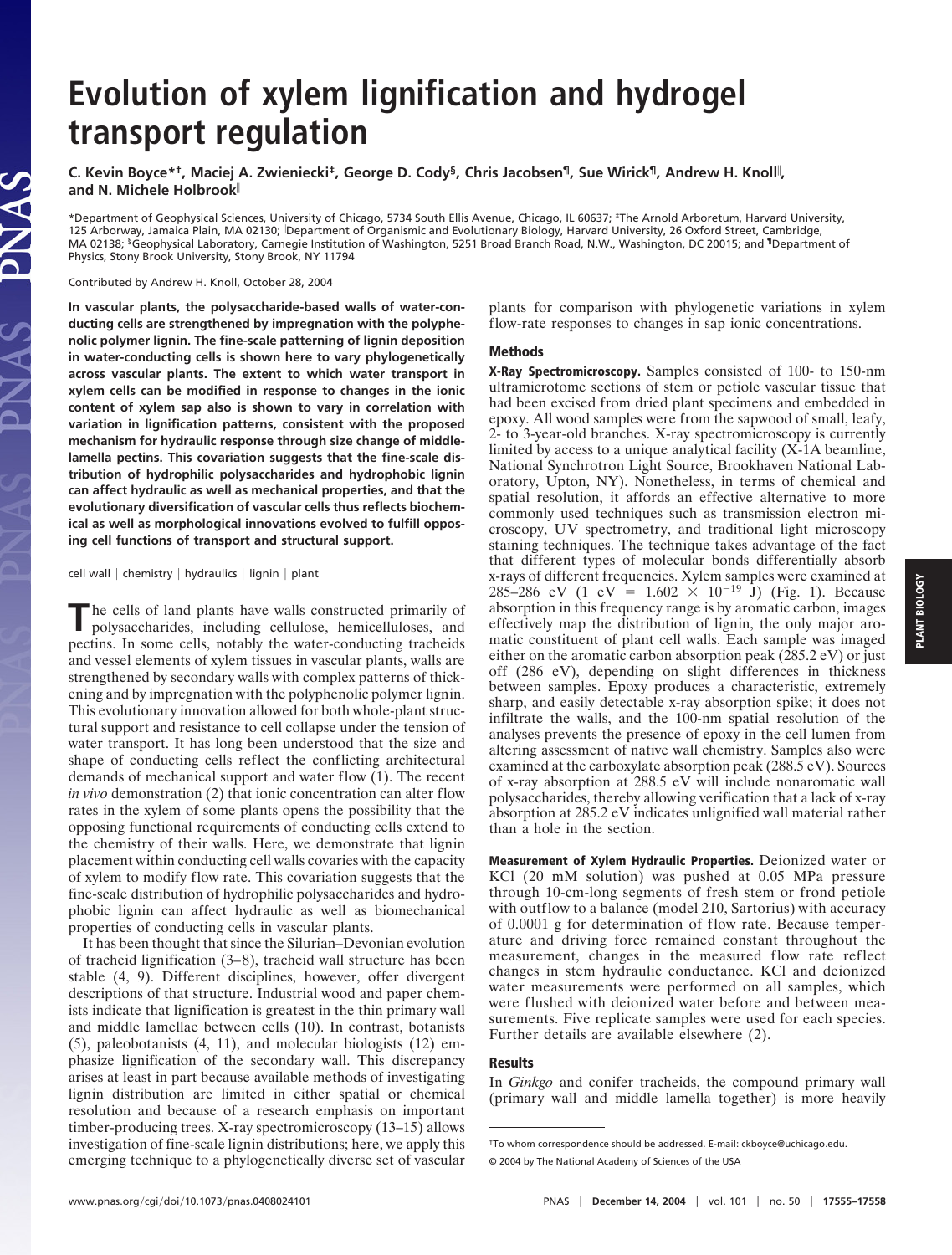

**Fig. 1.** X-ray microscopy images of xylem cells with darker shades indicating greater x-ray absorbance and lignin abundance. Images were taken at the 285.2 to 286-eV absorption peak for aromatic carbon except for *D* and *H*, which were taken at the 288.5-eV absorption peak for carboxylate carbon most prevalent in pectins. All images are of water-conducting cells except for *E* and *F* (sclerenchyma cells). Primary walls (1) and secondary walls (2) are labeled in each image. Nearly black or white areas found in cell lumens are epoxy or holes in the section. (Scale bar, 6  $\mu$ m.)

lignified than the secondary wall. The same is true of two basal angiosperms in which vessel elements are either relatively unmodified or absent, *Austrobaileya* and *Drimys*. However, a more derived angiosperm, the eudicot *Acer*, has unlignified compound primary walls between vessel elements. Spore-bearing vascular plants exhibit a range of lignification patterns: the lycopod *Selaginella* possesses highly lignified compound primary walls similar to those of conifers, and the leafless pteridophyte *Psilotum* develops unlignified compound primary walls similar to those of *Acer*, whereas *Pteridium,* a dennstaedtiacean fern, represents an intermediate state in which all layers exhibit equal, light lignification. Where data are available, the chemistry of the compound primary wall within pits, i.e., the pit membrane, is consistent with that of the primary wall adjacent to the pits (e.g., Fig. 1 *B* and *J*–*L*); however, observations of pit membranes lie near the current edge of x-ray spectroscopic resolution. Expected

advances in microscope capabilities should allow more quantitative assessment of pit membrane chemistry in the future.

Observed differences in lignification (Fig. 1) correspond well with variations in ion-mediated changes in xylem hydraulic properties among different taxa (Fig. 2). Ferns and *Psilotum* showed a strong flow increase in response to low concentrations of potassium ions in the xylem sap relative to the flow of deionized water. More derived angiosperms also exhibited a large response, but the basal angiosperm *Drimys* showed only a weak flow increase, as did lycopods, conifers, and *Ginkgo*. This correlation between lignification patterns and the capacity for ion-mediated, reversible modification of xylem flow rate supports the hypothesis (2) that observed changes in xylem conductance are due to volume changes of middle-lamella pectins. Zwieniecki *et al.*(2) demonstrated that the addition of potassium ions to xylem water increased flow rates in the vessels of woody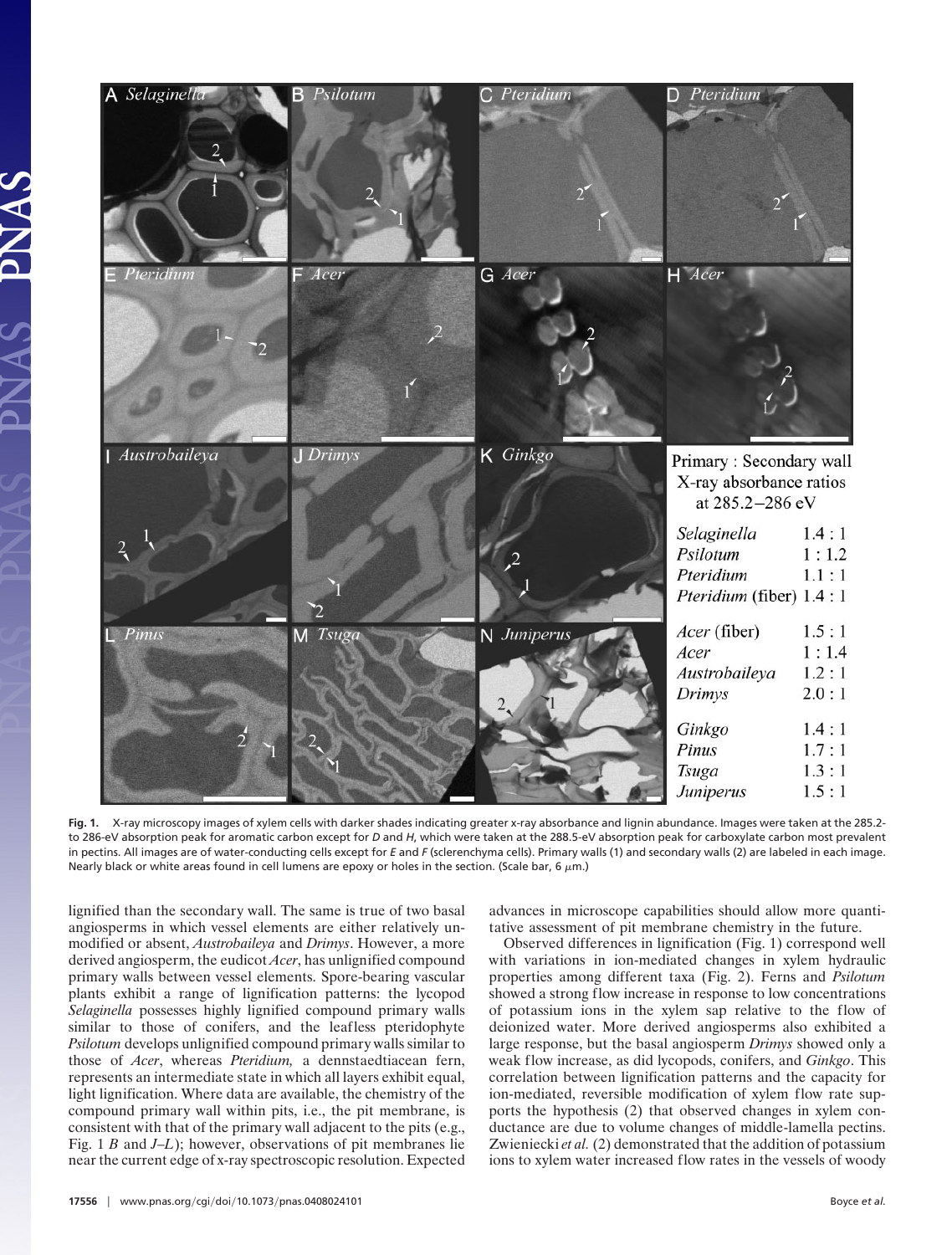

Fig. 2. Percent increase of stem hydraulic conductance (mean  $\pm$  standard deviation) measured with 20 mM KCl solution over conductance determined with deionized water. Numbers in parentheses reflect number of different species used in the analysis.

angiosperms and hypothesized that observed changes in conductance were mediated by middle-lamella pectins, which acted as a hydrogel, expanding or contracting with changes in ionic concentration. Our new measurements strengthen this hypothesis and suggest that the chemistry of the compound primary cell wall further contributes to the observed variations *among* taxa in the capacity to modify xylem conductance. Divergences in pit structure across the vascular plants may contribute to overall differences in xylem conductance, but these anatomical distinctions do not correlate with observed variations in the degree of ion-mediated changes in xylem hydraulic properties.

## **Discussion**

Lignin contributes to the mechanical properties of the cell wall, influencing both rigidity and compressional strength (16). Lowlignin mutants of *Arabidopsis thaliana* develop irregularly shaped xylem vessels with reduced mechanical strength (17). Similar deformation has been observed under extreme xylem tensions (18), demonstrating the importance of the mechanical properties of conduit walls in water transport (19). Primary-wall lignification also influences the mechanical interactions between cells. For example, adjacent tracheids commonly pull apart in trees with decreased primary-wall lignification (20). This, then, is where the functional tradeoff of cell wall chemistry arises. Weak lignification of compound primary walls should enhance ionmediated changes in xylem flow rate, but it also will diminish cell adhesion among tracheids and vessels, reducing the effective capacity of conducting cells to withstand mechanical stresses associated with water transport under tension. The functional conflict between optimal sites of lignin deposition for hydraulic regulation and the maximization of structural support is partially accommodated by variations within individual cells, so that cell corners away from pits and walls in contact with nonconducting cells tend to have more highly lignified compound primary walls (e.g., Fig. 1 *I* and *K*). However, in the spore-bearing and flowering plants for which hydraulic regulation may be a possibility, water-conducting cells play only a secondary role in structural support. In these taxa, support is provided by sclerenchyma cells with heavy primary-wall lignification (Fig. 1 *E* and *F*). Thus, the evolutionary derivation of both vessel elements and fibers from ancestral tracheids, long discussed in terms of the important structural and transport effects of diverging cell dimensions and wall anatomy, also must be evaluated in terms of divergent wall chemistry.

Evolutionary variations in lignification therefore represent fine-scale modification of conducting cell development related



**Fig. 3.** Phylogenetic distribution of lignification patterns and ionic mediation of xylem hydraulic properties. Descriptions of terminal taxa are based on current analyses of living plants. Gray boxes indicate inferred lignification states for extinct ancestral vascular plant and seed plant groups based on previous x-ray spectromicroscopic and taphonomic studies of fossils (3, 4, 6, 8, 11), except for the state of ancestral seed plants hypothesized here based on comparison of anatomy and reconstructed whole-plant morphology with that of extant plants analyzed in this study. Hypotheses concerning ancestral states are testable with further geochemical analysis of fossils.

to alternative functional optima for sites of lignin deposition. This evolutionary diversification is reflected in the diversity of views on lignification found in the literature. Wood chemistry research is typically conducted on conifers, notably *Pinus*, for which lignification is greatest in the compound primary wall (10). Molecular work emphasizing secondary wall lignification has relied upon the *Zinnia* leaf model system (12, 21), a derived angiosperm for which our work would support weak primarywall lignin content, perhaps compounded by the possibilities that lignification of the middle lamella may be compromised in the loose cells of tissue cultures and that leaf tracheids may differ in lignification pattern from wood.

The diverse tracheid wall anatomies found among Early Devonian vascular plants (8) trend from unlignified conducting cells (3) through increasingly lignified tracheids, initially in the secondary wall (4, 5, 8, 11) (Fig. 3). Such small, simple plants could have relied exclusively on turgor pressure for structural support (16), but the evolution of larger, more complex plants beginning in the later Early and Middle Devonian likely required xylem-based structural support and, therefore, compound primary-wall lignification. Pending ecophysiological investigation of the role of hydrogel transport regulation, it is hypothesized that this mechanism plays an important role in balancing photosynthetic resource distribution in lineages with large laminate leaves. Thus, the Late Devonian and Carboniferous diversification of pteridophyte and seed plant lineages with fern-like foliage may have relied on a decrease in compound primary-wall lignification in tracheids and a concomitant increase in reliance on fibers for support. Lineages such as conifers and *Ginkgo* that continued to rely on xylem for structural support, and, therefore, maintained primary-wall lignification, have linear leaves or small leaves with simple laminae.

Hypotheses concerning the physiological significance of specific lignification patterns can be tested with future investigation of the vasculature of different organ types as well as a more ecologically and phylogenetically diverse range of taxa; as much divergence may be expected among more derived angiosperms